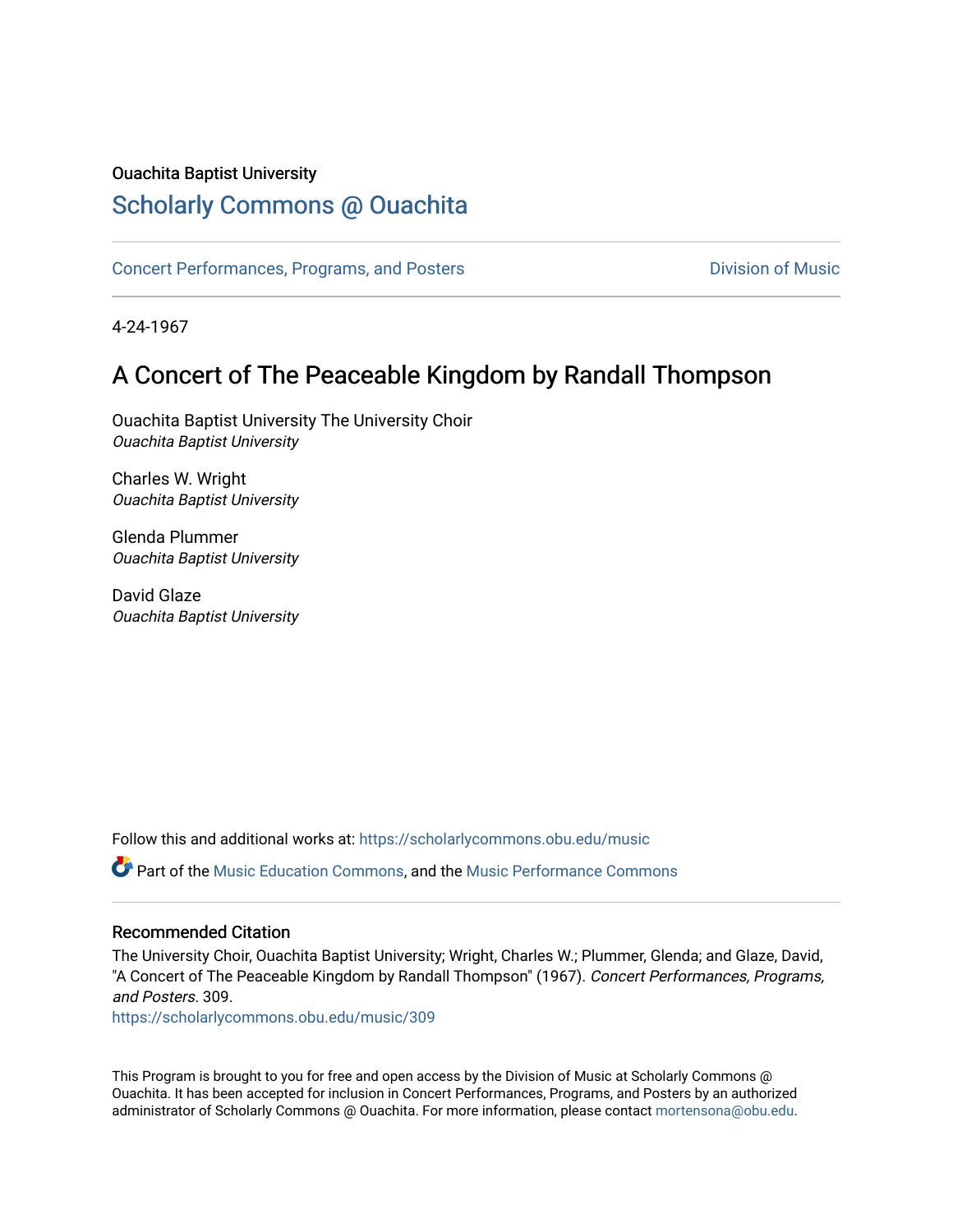# **The University Chorus**

### OUACHITA BAPTIST UNIVERSITY

Arkadelphia, Arkansas

presents

# **THE PEACEABLE KINGDOM**

by

Randall Thompson<sup> $\checkmark$ </sup>

Charles W. Wright, Conductor

Miss Glenda Plummer, Pianist Mr. David Glaze, Organist

Monday, April 24, 1967 8:00 O'Clock p.m.

Mitchell Auditorium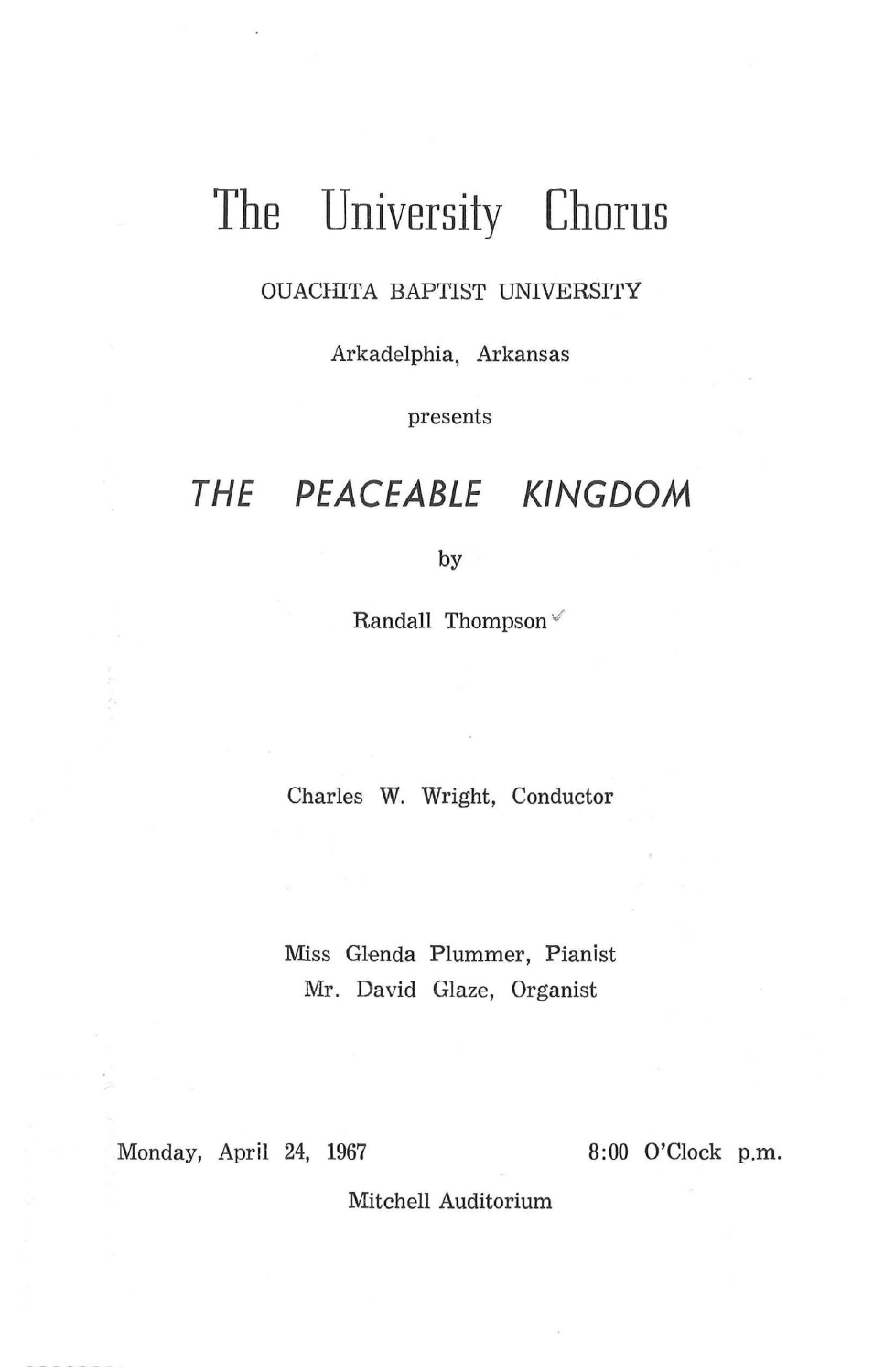#### **PROGRAM**

#### I. Say ye to the righteous

Say ye to the righteous, it shall be well with him:<br>for they shall eat the fruit of their doings.

Woe unto the wicked! it shall be ill with him:

for the reward of his hands shall be given him.

Behold, my servants shall sing for joy of heart,

but ye shall cry for sorrow of heart and shall howl for vexation of spirit

#### II. Woe Unto them

Woe to them that draw iniquity with cords of vanity, and sin as it were with a cart rope!

- Woe unto them that call evil good, and good evil; that put darkness for light, and light for darkness; that put bitter for sweet, and sweet for bitter!
- Woe unto them that are wise in their own eyes and prudent in their own sight!
- Woe unto them that are mighty to drink wine, and men of strength to mingle strong drink!

Woe unto them that up early in the morning, that they may follow strong drink; that continue till night, till wine inflame them! And

- the harp, and the viol, the tabret, and pipe, and wine, are in their feasts: but they regard not the work of the Lord, neither consider the operations of his hands.
	- Woe to the multitude of many people, which make a noise like the noise of the seas!
	- Woe unto them that join house to house, that lay field to field, till there be no place, that they may be placed alone in the midst of the earth.

#### III. The noise of a multitude

The noise of a multitude in the mountains, like a great people; a tumultuous noise of the kingdoms of nations gathered together; the Lord of hosts mustereth the host of the battle. They come from a far country, from the end of heaven, even the Lord, and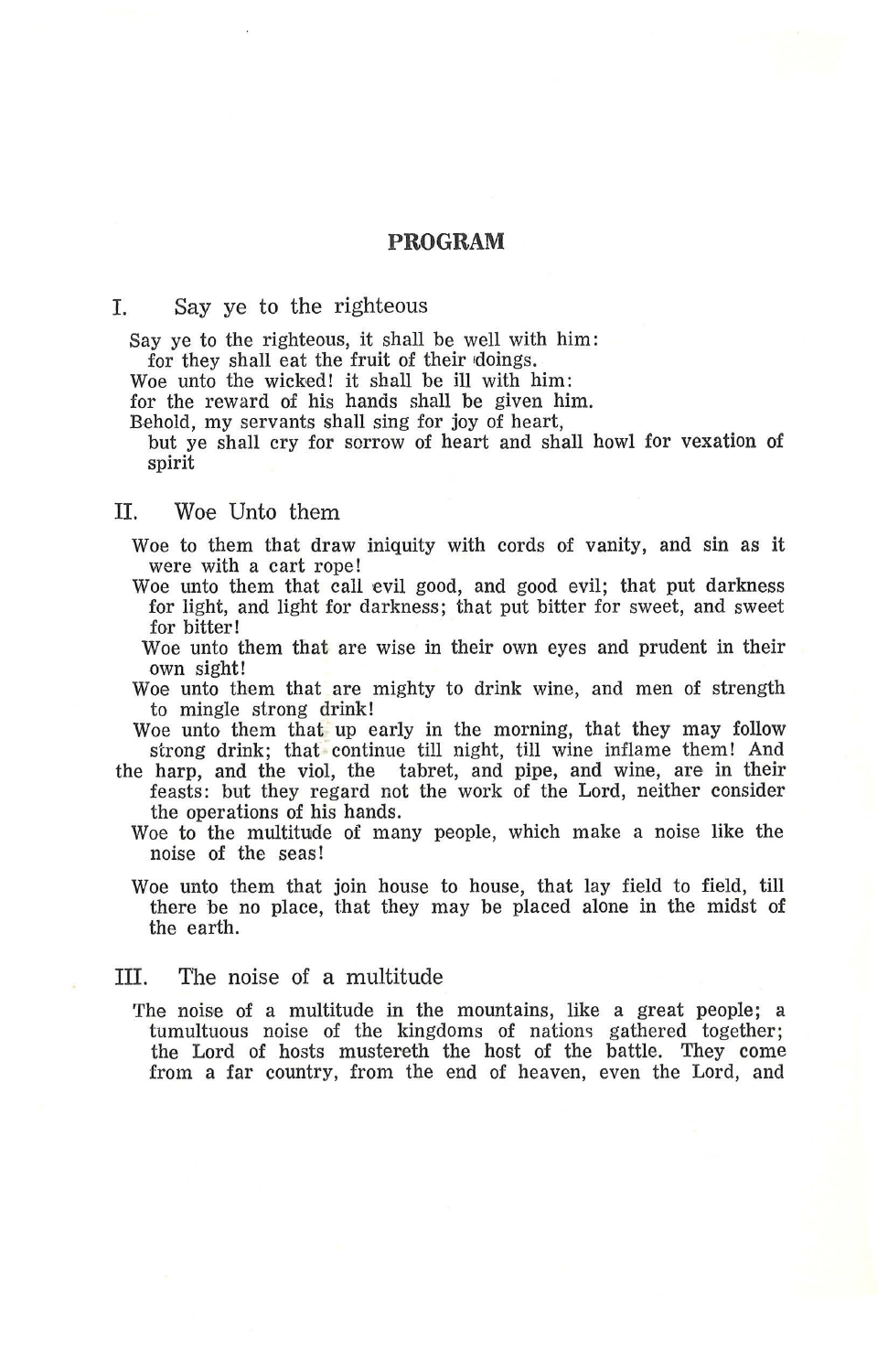#### **PROGRAM (continued)**

the weapons of his indignation, to destroy the whole land. Their<br>bows also shall dash the young men to pieces; and they shall have no pity on the fruit of the womb; their eye shall not spare chil-<br>dren. Every one that is found shall be thrust through; and every one that is joined unto them shall fall by the sword. Their chil-<br>dren also shall be dashed to pieces before their eyes; their houses shall be spoiled, and their wives ravished. Therefore shall all hands be faint and every man's heart shall melt. They shall be afraid; pangs and sorrow shall take hold of them; they shall be in pain as a woman who travaileth: they shall be amazed at one another; their faces shall be in flames.

IV. Howl ye

Howl ye, for the day of the Lord is at hand. Howl, O gate; cry, O city; thou art dissolved.

- V. The paper reeds by the brooks
	- The paper reeds by the brooks,by the mouth of the brooks, and every. thing sown by the brooks, shall wither, be driven away, and be no more.
- VI. But these are they that forsake the Lord

For ye shall go out with joy

Sharon Gray, Soprano: Jack Price, Tenor

- But these are they that forsake the Lord, that forget my holy mountain For ye shall go out with joy, and be led forth with peace : the moun· tains and the hills shall break forth before you into singing, and all the trees of the fields shall clap their hands.
- VII. Have ye not known?
	- Have ye not known? Have ye not heard? Hath it not been told you from the beginning? Have ye not understood from the foundations of the earth?
- VIII. Ye shall have a song
	- Ye shall have a song, as in the night when a holy solemnity is kept; and gladness of heart, as when one goeth with a pipe to come into the mountain of the Lord.

-from the Book of the Prophet Isaiah